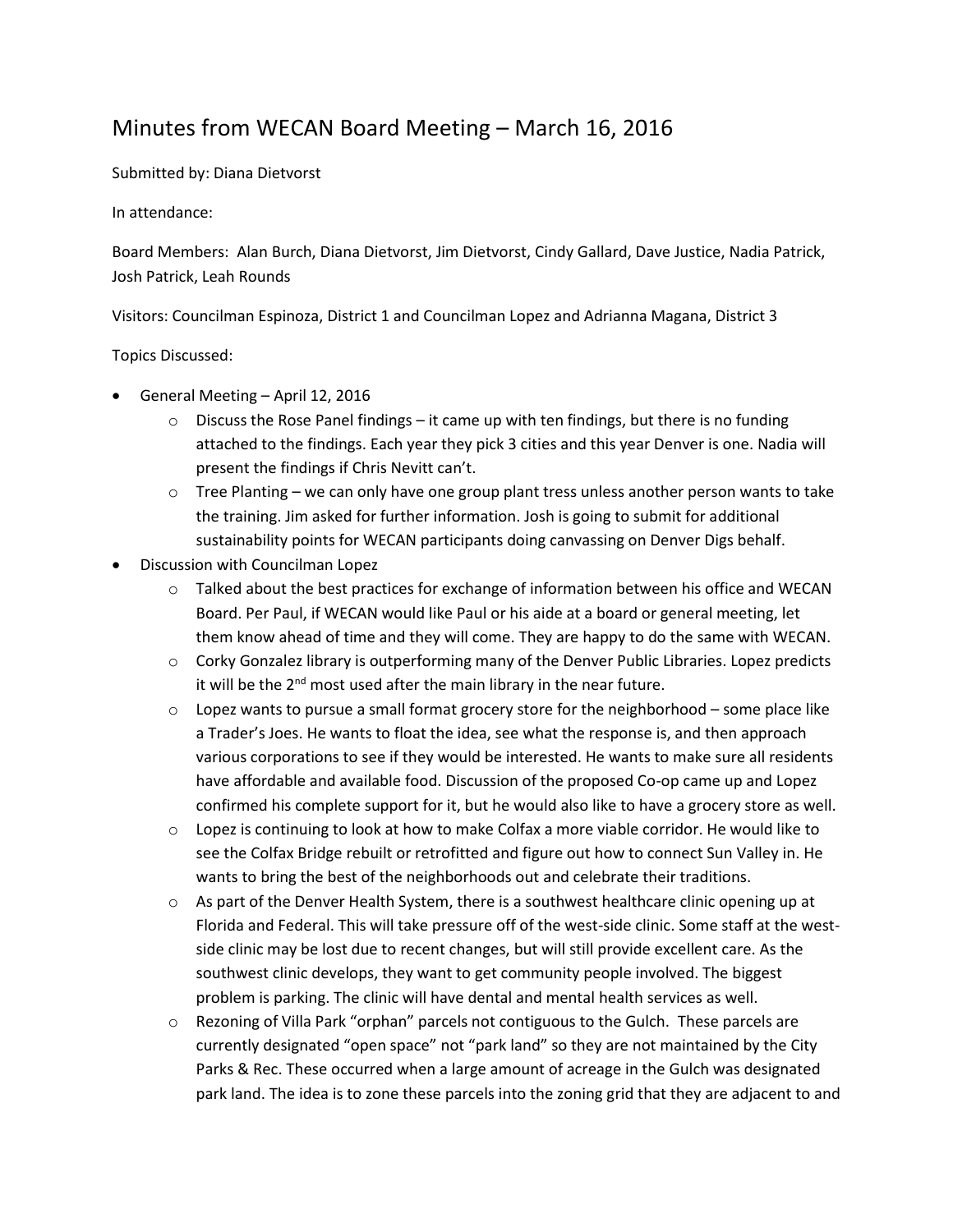then to get them sold. Right now they are being used as dumping grounds. Lopez would like to see a RFP (request for proposal) for affordable housing options. The rezoning is coming up for a vote in June and Lopez wanted to know if WECAN would put together a letter in support. Lopez's office will keep us abreast of the flow and dates of the process. Members of the Board explained we are trying to stay away from contentious topics, especially when not in our direct neighborhood. WECAN is rebranding to be more community-focused rather than issue-oriented as it turns people off.

- $\circ$  Gentrification this is a difficult topic, especially since there is a lot of discrimination still. Lopez shared his experience of being a member of a community that tended to be discriminated against by the financial institutions. These communities are often predominately blue collar and minority populated. With gentrification, property values rise and the poorer residents can end up in debt with taxes rising and predatory lending. Nadia shared her experience of minority profiling and she would like to have discussions concerning that as well as gentrification.
- Discussion with Councilman Espinoza
	- $\circ$  Talked about the best practices for exchange of information between his office and WECAN Board. Discussion from both WECAN and Espinoza of difficulties in meeting respective expectations of the timing of the receipt of requests and information to be presented at general meetings. Outcome was that both sides will try to accommodate each other as best as possible. The councilman is always welcome to attend meetings and make pertinent announcements and reports that are of direct interest to WECAN residents. If the councilman would like to reserve time at a meeting for a particular topic, his office will strive to meet the 30 days notice needed to request time at the meeting and to publicize the topic through the newsletter and webpage.
	- $\circ$  Espinoza would like to be kept in the loop as WECAN completes its bylaws rewrite. He is worried about developers co-opting RNO meetings for RNOs who allow voting privileges for people who work in the neighborhood. He has seen where a commercial property owner has stacked a RNO vote with employees to the detriment of the residents. Jefferson Park rewrote their bylaws to address this and Rafael will get us a copy. Nadia explained the bylaw rewrite is to make them more readable and to help make sure that our votes represent the neighborhood. WECAN will continue to vote on issues the Board feels are pertinent to our members and ones that generate enough interest so we can get a representative vote. If there are not enough people at a vote, then the Board feels it is better for individuals to represent themselves on the issue.
	- $\circ$  Espinoza is researching how gentrification can be done in a fair way. It is hard to find resources and solutions for this problem. The Board agrees and is trying to address this by finding grassroots projects that the neighborhood needs. We are currently working on streetlights, tree plantings and neighborhood clean-up days. Espinoza is frustrated that Public Works is currently sitting on a LED project for existing lights. He said we should ask for LEDs for the new lights and apply pressure to get this project moving forward.
	- $\circ$  Espinoza will be attending a retreat and one of the topics will be on developer impact fees. The fee will help pay for the loss of affordable housing. He wants to take the proposal